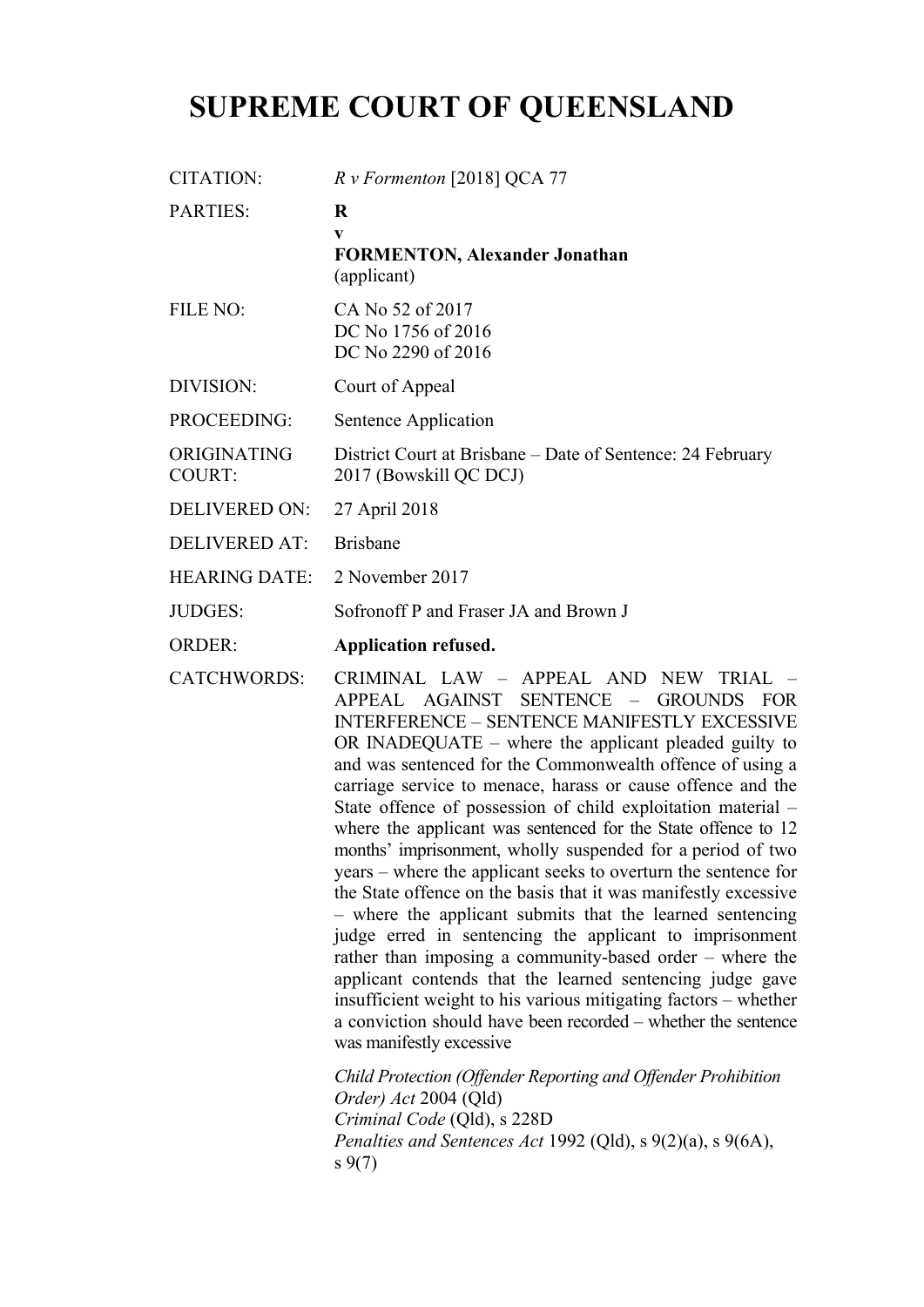- *House v The King* (1936) 55 CLR 499; [1936] HCA 40, cited *R v Daw* [2006] QCA 386, considered *R v Jones* [2011] QCA 147, considered *R v Lovi* [2012] QCA 24, considered *R v MBM* (2011) 210 A Crim R 317, [2011] QCA 100, considered *R v Murray* [2014] QCA 250, cited *R v Pham* (2015) 256 CLR 550; [2015] HCA 39, cited *R v Richardson; ex parte Attorney-General (Qld)* (2007) 175 A Crim R 244; [2007] QCA 294, considered COUNSEL: P F Richards for the applicant D Caruana for the Director of Public Prosecutions (Commonwealth) C N Marco for the Director of Public Prosecutions (Queensland) SOLICITORS: Fisher Dore for the applicant Director of Public Prosecutions (Commonwealth) Director of Public Prosecutions (Queensland) for the respondent
- [1] **SOFRONOFF P:** I agree with the reasons for judgment of Brown J and the order her Honour proposes.
- [2] **FRASER JA:** I agree with the reasons for judgment of Brown J and the order proposed by her Honour.
- [3] **BROWN J**: The applicant is a young man who pleaded guilty to and was sentenced on 24 February 2017 for the following offences:
	- (1) Use a carriage service to menace, harass or cause offence ("the **Commonwealth Offence**"), in relation to which he was released without proceeding to conviction on a \$500 recognizance conditioned on:
		- (a) being of good behaviour for a period of two years;
		- (b) being subject to a two year period of probation; and
		- (c) submitting to such treatment or counselling as directed by the Probation Officer; and
	- (2) Possessing child exploitation material ("the State Offence") for which he was sentenced to 12 months' imprisonment, wholly suspended for a period of two years.
- [4] The applicant seeks to overturn the sentence in respect of the State Offence on the basis that it was manifestly excessive. That is the only issue to be determined on this application.
- [5] The applicant had originally sought to amend the grounds of appeal in relation to the Commonwealth Offence, but that was subsequently withdrawn during the hearing.

#### **Circumstances of the State Offence**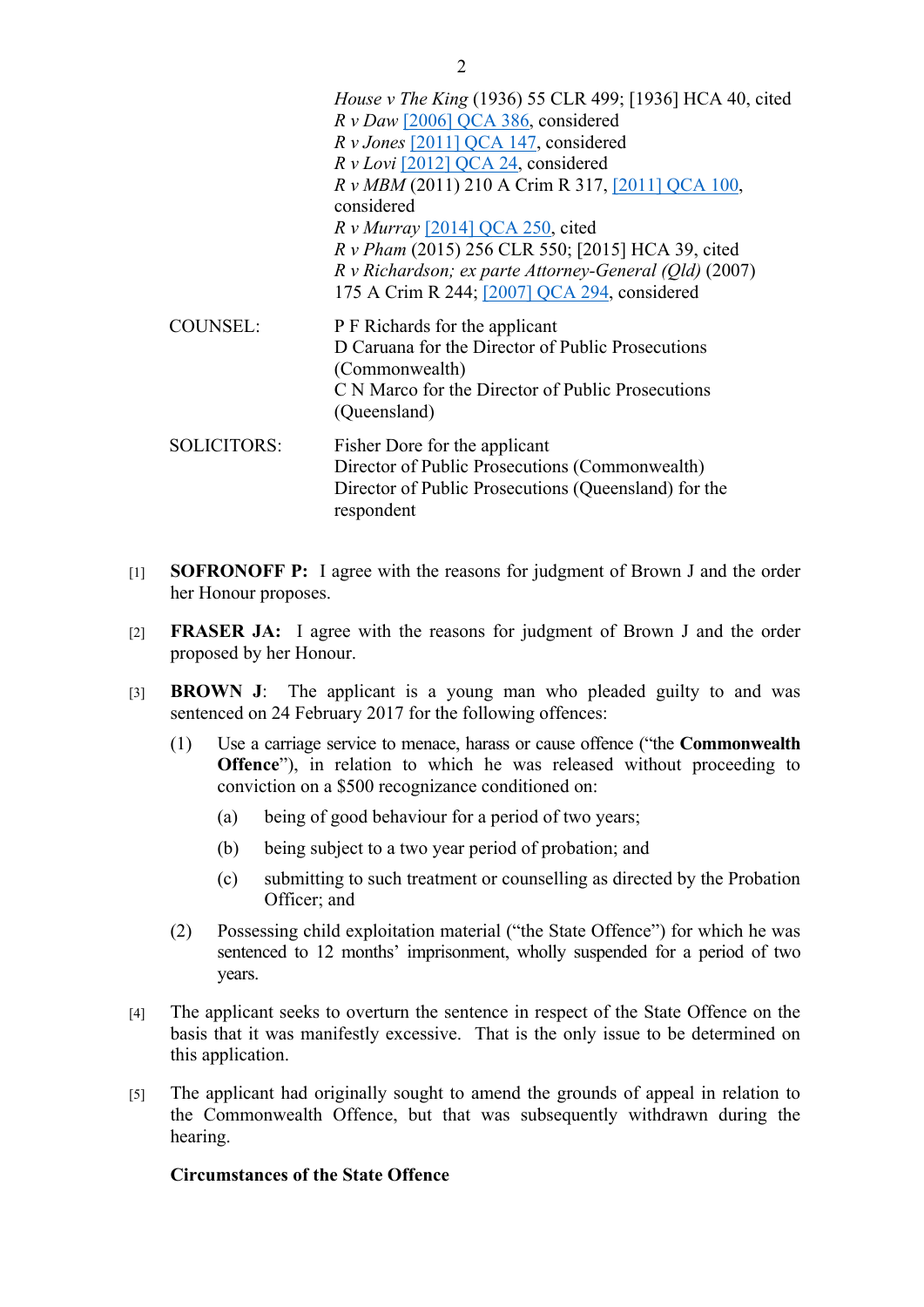- [6] The applicant was 20 years of age at the time of the offence and is now 22 years of age.
- [7] In investigating a complaint which was the subject of the Commonwealth offence, a forensic investigation of the applicant's phone revealed downloaded child exploitation material (CEM). The scientific analysis of the phone's data discovered a total of 907 images and five videos identified as CEM of children between six and 12 years. Of the five videos, one was classified as belonging in one of the most serious categories, category 4. In relation to 907 images, 633 images proved to be unique. The majority of those images were classified as the lowest category, category 1. However, 130 of the images were classified as belonging to category 4 and six were category 5 images. The category 4 images included penetrative acts of children between six and 14 years while category 5 included sado-masochistic images of children.
- [8] When the police attended his residence to execute a search warrant, the applicant went into his bedroom and knelt under a desk. He then refused to provide police with his mobile phone upon request and provided false information as to its **location**
- [9] The maximum penalty for possessing CEM is 14 years' imprisonment.

#### **The sentence imposed by the sentencing judge**

- [10] In imposing the sentences for the Commonwealth and State Offences, her Honour took into account:
	- (a) The applicant's youth:<sup>1</sup>
	- (b) The nature of the offending and particularly that the possession of CEM is not a victimless crime;<sup>2</sup>
	- (c) The applicant's conduct when police attended his residence;<sup>3</sup>
	- (d) The applicant's lack of criminal history;<sup>4</sup>
	- (e) The fact that the applicant has an incredibly supportive family and family friends;<sup>5</sup>
	- (f) His early plea of guilty and other evidence of remorse; $<sup>6</sup>$ </sup>
	- (g) The fact that he had done well at school, getting an OP Score of 8, and that he is now undertaking further study, but finding that difficult;<sup>7</sup>
	- (h) A number of reports tendered to the Court in relation to the applicant's mental health and other issues. Her Honour noted that a lot of attention had been paid to his mental health and other matters consequent upon the offending coming to light.<sup>8</sup> In particular, her Honour referred to the following matters raised in the medical evidence;
		- (i) Dr Keane's opinion that the applicant had executive deficits which influence the ability of a person to utilise intact cognitive resources in a consistent and predictable manner, which might affect

<sup>1</sup> AB 32/19-20; AB 34/33.

 $\overline{2}$ AB 32/12-17.

<sup>3</sup> AB 32/36-39.

<sup>4</sup> AB 32/20; AB 34/33.

<sup>5</sup> AB 32/21-23.

<sup>6</sup> AB 31/8-12.

<sup>7</sup> AB 32/30-33.

<sup>8</sup> AB 32/24-28.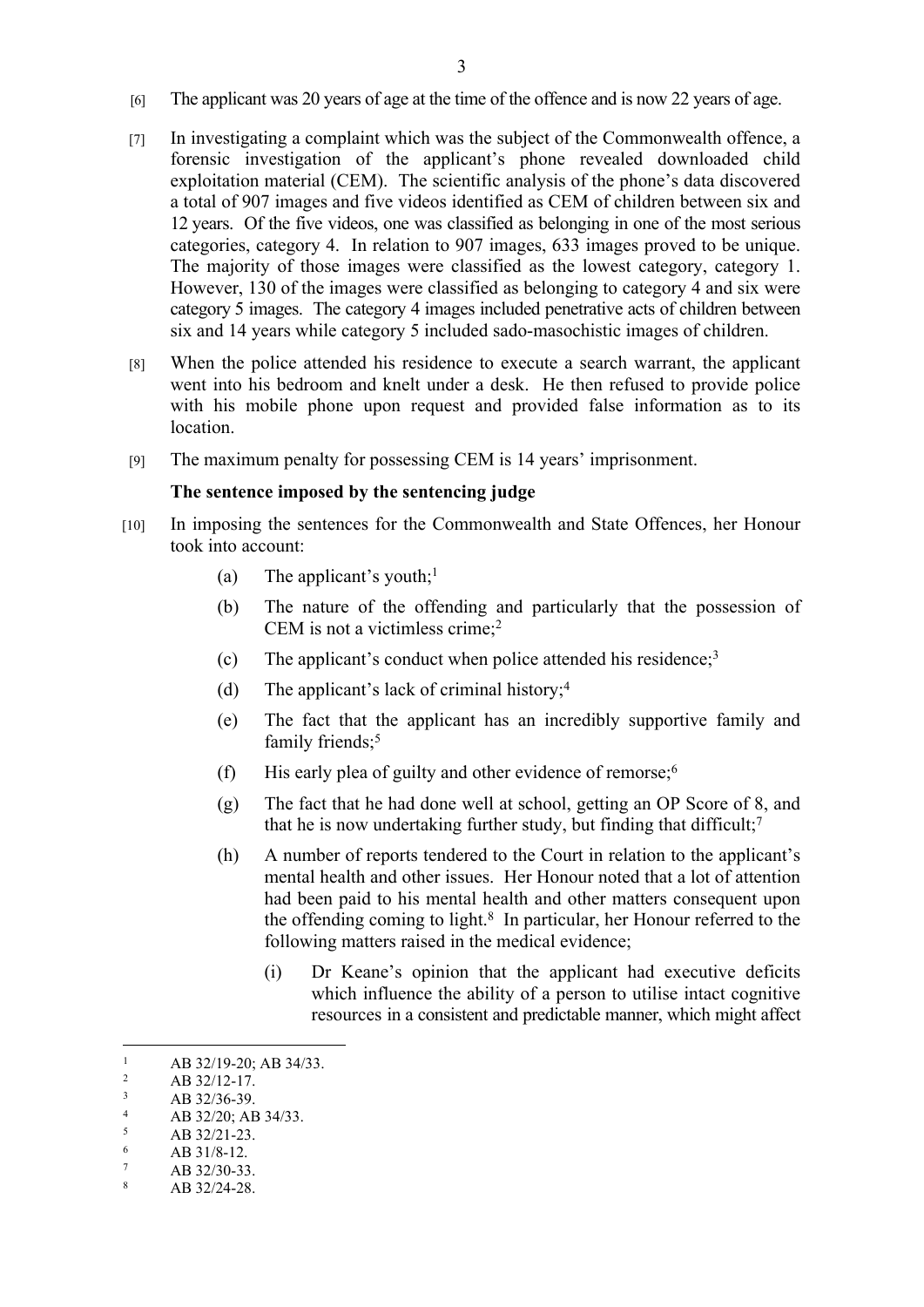a person's social behaviour. Dr Keane did not consider that the applicant had been entirely upfront in his responses to her;<sup>9</sup>

- (ii) Professor McCombe, a neurologist, could not make a neurological diagnosis in December 2015. She considered that the applicant possibly had long-standing problems with cognition. She considered that he was presenting with depression caused by the proceedings;<sup>10</sup>
- (iii) Dr Calder-Potts, a psychiatrist, considered that the applicant had a depression caused by these proceedings but also considered that it was possible that the applicant had long-standing problems with cognition. Dr Calder-Potts noted that the applicant played down his criminal offences in relation to the CEM possession. He considered that the applicant had a low IQ (despite his attendance at University) and was having difficulty with academic requirements. He also found that he was easily influenced and manipulated by acquaintances;<sup>11</sup>
- (iv) Dr Gardner, a clinical neuropsychologist and clinical psychologist, had seen the applicant on many occasions. She considered that the applicant has a naivety and a lack of understanding and forethought in relation to particularly the CEM offence. She found that he appeared to be uninformed and uneducated about such topics and was shocked when she informed the applicant of behaviours that would be considered against the law and could lead to the applicant to being charged; $12$
- (v) Dr Robertson, a psychiatrist, considered that the applicant is on the autistic spectrum with Asperger's disorder. She described the applicant as having feelings of guilt, shame and regret in relation to the offences;<sup>13</sup>
- (vi) The report of Ms Bardsley, with whom the applicant engaged in relation to undertaking and completing a sex offenders' course. She recorded in particular that the applicant was far more frank and candid in providing information about the offending behaviour in admitting that he had been actively downloading the material. This was in contrast to what he had told Dr Calder-Potts. She considered that the applicant was at low risk of further offending of any kind and particularly offending of a sexual nature.<sup>14</sup>
- [11] Her Honour accepted the Crown Prosecutor's submission that the applicant had down-played the criminal behaviour leading to the offences when speaking to Dr Calder-Potts in denying that he knew that CEM material was specifically downloaded and saying it may have been mixed with other pornography.<sup>15</sup> That was, as her Honour

 $AB$  33/30-33.<br>14 AB 33/40.46:

<sup>9</sup>  $^{9}$  AB 32/35-40.<br>  $^{10}$  AB 32/44-46:

<sup>10</sup> AB 32/44-46; AB 33/1-2.<br>11 AB 33/4-15

 $\frac{11}{12}$  AB 33/4-15.

 $\frac{12}{13}$  AB 33/17-28.

AB 33/40-46; AB 34; 1-2.

<sup>15</sup> AB 33/9-11.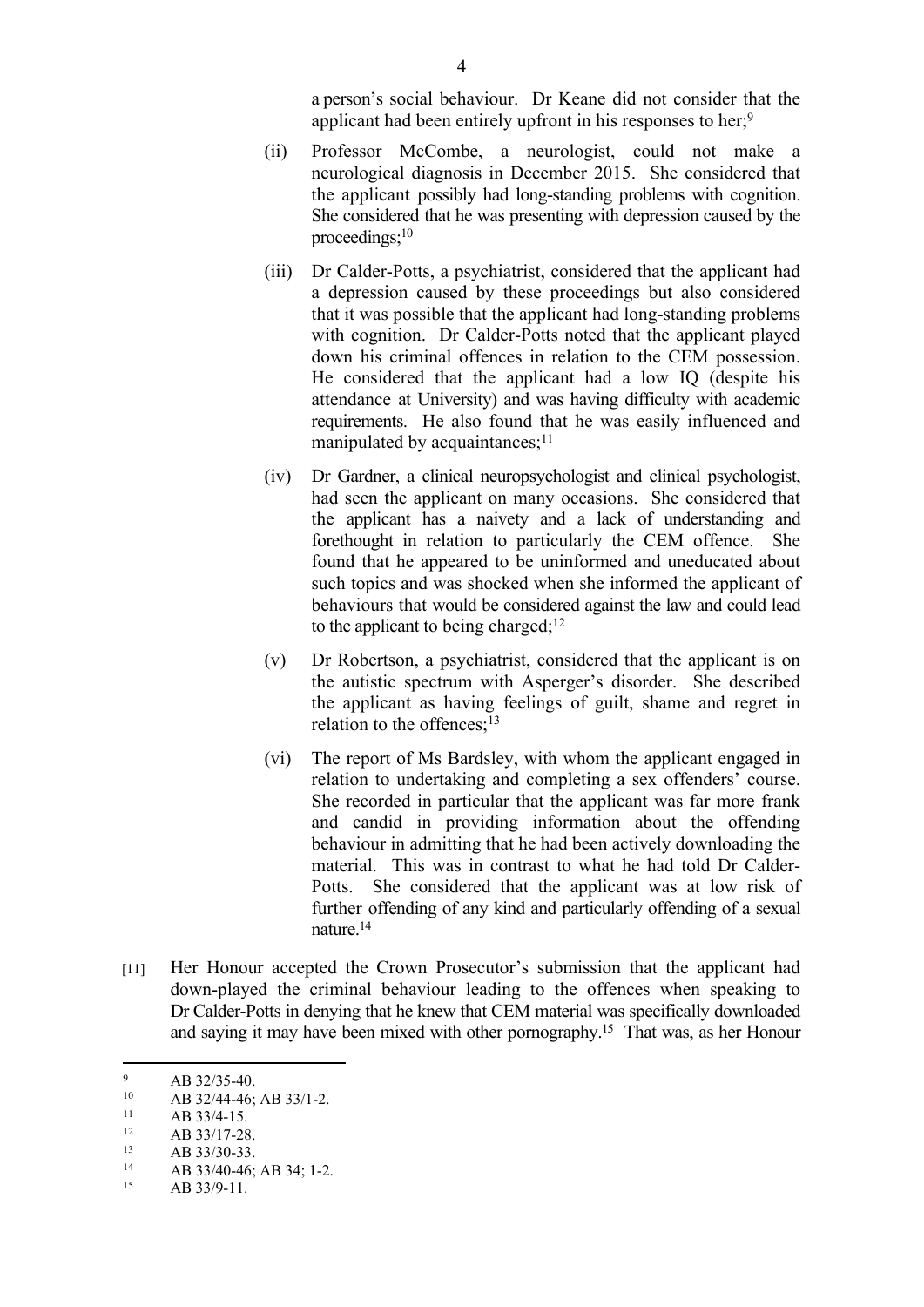noted, inconsistent with what he told Ms Bardsley. Her Honour however noted that to the applicant's credit, he was more frank with Ms Bardsley and owned up to the fact that he was actively downloading the material.<sup>16</sup> Her Honour commented that the opinion of Dr Gardner that the applicant did not appreciate the images that he was downloading were wrong and horrific was concerning, particularly given what the applicant had achieved, albeit with academic difficulties, as a person of his age. $17$ 

- [12] Her Honour accepted the principle referred to in the authorities that general deterrence ought to be given less weight in a case of an offender who may be said to be suffering from some kind of mental disorder.<sup>18</sup> Her Honour considered that while she was satisfied having regard to the material presented to her that it was not appropriate for the applicant to serve time in actual custody, she was not persuaded by that material that the penalty should be considerably different from what is imposed on other offenders in terms of the upper limit.<sup>19</sup> In this regard her Honour referred to the fact that the maximum penalty for the State Offence had significantly increased in recent years from five years' to fourteen years' imprisonment. Her Honour stated that the increase in the legislated maximum penalty was an indication of how serious the offence is and how seriously it is regarded by the community and by the Courts.
- [13] Her Honour considered that the Court of Appeal decisions that had been put before her were consistent with a period of imprisonment being imposed upon a person who commits an offence such as the State Offence, with different outcomes as to whether time is spent in custody, depending on an offender's personal circumstances.<sup>20</sup>
- [14] On the basis that the applicant was a very young man and had no criminal history, and by reference to the medical material that had been put before her, her Honour was persuaded that it was not in the interests of the community in terms of his rehabilitation for the applicant to serve time in custody.<sup>21</sup> However, she was not persuaded that making a probation order in respect of such a serious offence was appropriate. Her Honour had regard to the authorities and particularly the authority of  $R$  v  $MBM<sup>22</sup>$  and  $R$  v Jones,<sup>23</sup> in determining the appropriate period of imprisonment, even though they were decisions made when the maximum penalty for the State Offence was less than 14 years' imprisonment. Her Honour determined that the appropriate period of imprisonment was 12 months, to be suspended wholly for an operational period of two years. Her Honour imposed a probation order for a period of two years in relation to the Commonwealth Offence.

### **Contentions of the applicant**

#### *Commonwealth Offence*

- $19$  AB 34/15-18.<br>  $20$  AB 34/26-30
- <sup>20</sup> AB 34/26-30.<br><sup>21</sup> AB 34/34.37
- <sup>21</sup> AB 34/34-37.

<sup>16</sup> AB 33/5-9 and 41-45.

 $17$  AB 33/18-25.<br>  $18$  AB 34/5-8 pa

<sup>18</sup> AB 34/5-8, particularly with reference to  $R v$  Grehan (2010) 199 A Crim R 408.

<sup>22</sup> (2011) 210 A Crim R 317.

<sup>&</sup>lt;sup>23</sup> [2011] QCA 147.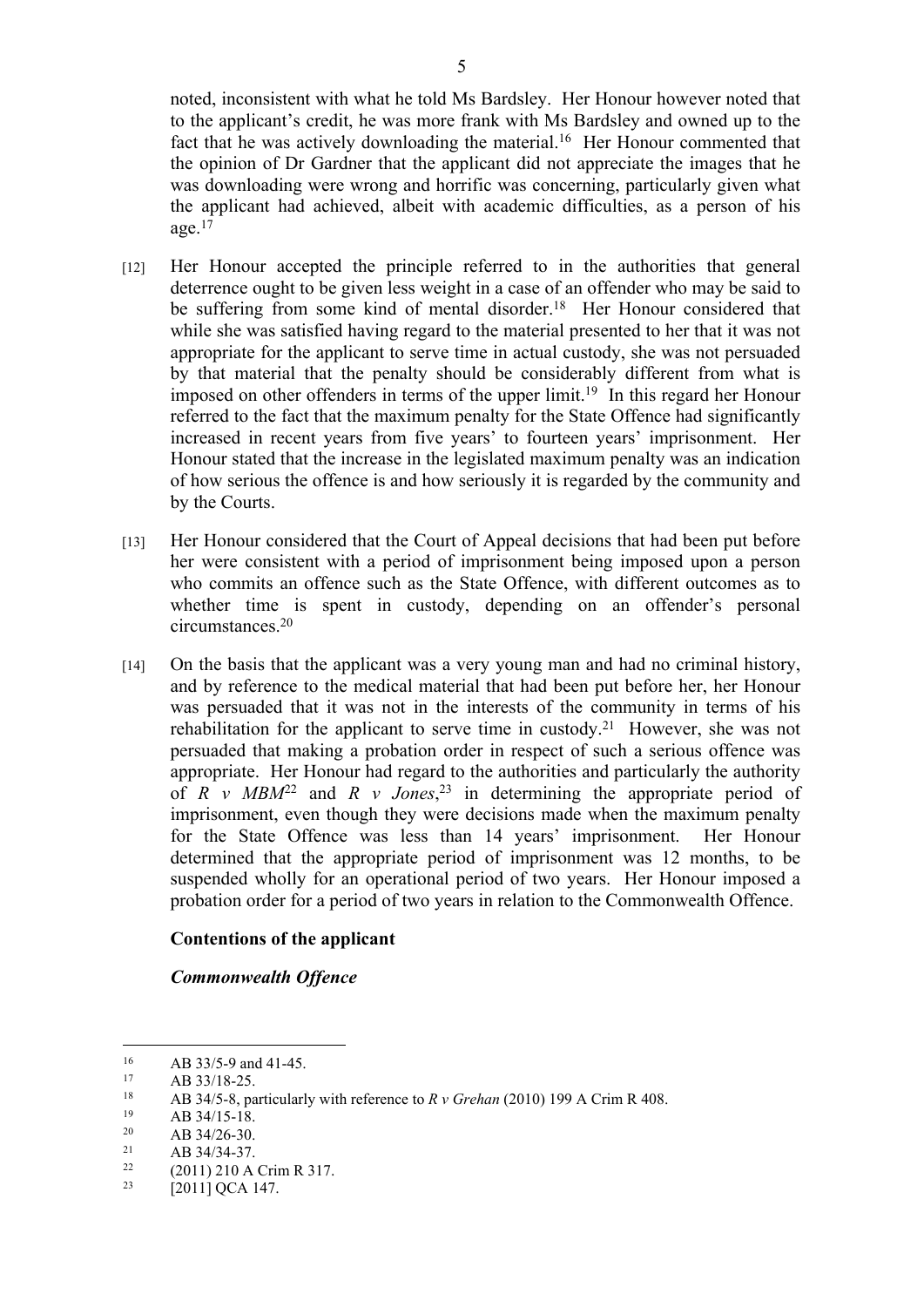[15] In relation to the sentence in respect of the Commonwealth Offence, that the applicant withdrew the ground of appeal that the sentence was based on an incorrect factual basis. The applicant did not pursue the appeal against the sentence for the Commonwealth Offence on any other basis.<sup>24</sup> Nor with respect could he have done so. The offence was punishable by up to three years imprisonment and considerations of personal and general deterrence were relevant. Although intended to be a prank, it had scared the complainant. Given the nature of the sentence imposed, there is no basis upon which that sentence could be said to be manifestly excessive.

# *State Offence*

- [16] Counsel for the applicant submitted that her Honour erred in sentencing the applicant to imprisonment rather than imposing a community-based order without recording a conviction.
- [17] The applicant does not identify any particular error made by her Honour. Rather, his complaint is that she gave insufficient weight to particular factors in the applicant's favour.
- [18] The applicant contends that the sentencing judge gave insufficient weight to the applicant's age and his completion of a sex offenders' program prior to sentencing. He further submits that the Court gave insufficient weight to the applicant's lack of criminal history and gave no weight or insufficient weight to the fact that the applicant posed a low risk of reoffending.
- [19] The applicant particularly relies on the decision of *R v Daw*<sup>25</sup> and to a lesser extent *R v Lovi*. <sup>26</sup> The applicant submits that community-based orders for youthful, first time offenders charged with possessing CEM remains an appropriate sentencing option despite the increased maximum penalty for the offence and the enactment of s 9(6A) and s 9(7) of the *Penalties and Sentences Act* 1992 (*PSA*).
- [20] The applicant also submits that the Court gave undue weight to the increased maximum penalty. It contends that a maximum penalty serves as a yardstick and an increase in the maximum penalty does not lead to an automatic increase in penalties imposed.
- [21] The applicant submits that if the Court was minded to grant leave and impose a community-based order or orders with respect to the State Offence, no conviction ought to be recorded.
- [22] The applicant contends that the recording of a conviction will particularly impact upon him in the future. In particular, the applicant relies on the fact that recording a conviction identifies the applicant as a reportable offender under the provisions of the *Child Protection (Offender Reporting and Offender Prohibition Order) Act* 2004 (Qld). The applicant's counsel submits that his becoming a reportable offender at such a young age, while still a student, is likely to have an impact on his social and economic well-being, as well as his prospect of finding employment.

 $^{24}$  T1-59/1-3.<br>  $^{25}$  T20061 OC

<sup>[2006]</sup> OCA 386.

 $^{26}$  [2012] QCA 24.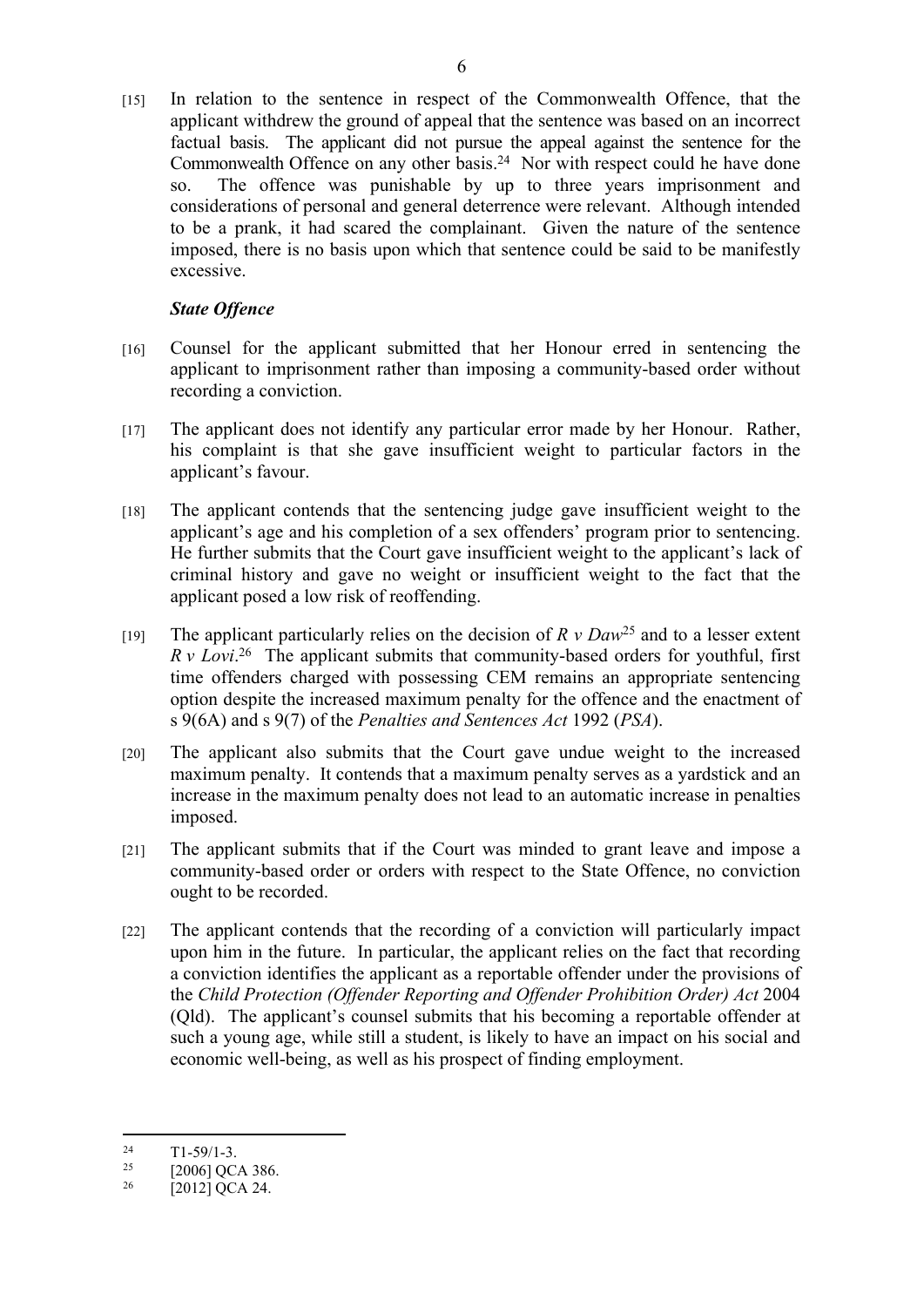[23] The applicant submits that the appropriate sentence to be imposed is three years' probation with no conviction recorded and/or 240 hours of community service.

## **The respondent's contentions**

- [24] The respondent submits that the sentence could not be regarded as manifestly excessive.
- [25] In addition to the matters expressly referred to by her Honour, the Crown referred to some additional matters in connection with the applicant's offending as identified by Ms Bardsley including, *inter alia*, that the applicant "felt like a child in an adult's body and had no idea how to be physically intimate with someone of his own chronological age", and that he was sexually aroused by the CEM. It also noted Ms Bardsley's reference to the applicant's delusional belief that the images weren't real. The applicant also told Ms Bardsley that when viewing the material he did not consider the consequences of the offending and although he knew it was wrong, the need for instant gratification somehow made up for his offending. Ms Bardsley had, however, considered that the applicant lacked knowledge and experience regarding age-appropriate relationships such that he could not progress along the continuum of intimacy in reality. Conversely , the Crown referred to the fact that the applicant had also identified a number of environmental restrictions and protective factors to Ms Bardsley which will assist him to not reoffend and stated that he intended to strictly adhere to any and all such conditions of ANCOR that applied to him.
- [26] The respondent relies on the additional decision of *R v Richardson; ex parte Attorney-General (Qld)*. <sup>27</sup> The respondent referred to *R v Hickey*, <sup>28</sup> but properly conceded that it was a much more serious case than the present.
- [27] The Crown submits that her Honour took into account all relevant considerations and that the wholly suspended term of imprisonment struck the proper balance between the seriousness of the offence and the applicant's rehabilitation that showed he was not in need of immediate supervision.

# **Consideration of comparable cases**

[28] To establish that a sentence is manifestly excessive, the applicant must show that the sentence is "unreasonable or plainly unjust" such that it may be inferred "that in some way there has been a failure properly to exercise the discretion which the law reposes in the court of first instance".<sup>29</sup> The fact that another judge may have imposed a different sentence is not enough. In *R v Pham*, <sup>30</sup> French CJ, Keane and Nettle JJ stated:

> "Appellate intervention on the ground of manifest excessiveness or inadequacy is not warranted unless, having regard to all of the relevant sentencing factors, including the degree to which the impugned sentence differs from sentences that have been imposed in comparable cases, the appellate court is driven to conclude that there must have been some misapplication of principle." (citation omitted)

<sup>&</sup>lt;sup>27</sup> (2007) 175 A Crim R 244.<br><sup>28</sup> [2011] OCA 385

<sup>&</sup>lt;sup>28</sup> [2011] QCA 385.<br><sup>29</sup> House y The King

<sup>29</sup> *House v The King* (1936) 55 CLR 499; [1936] HCA 40.

<sup>30</sup> (2015) 256 CLR 550 at 559; [2015] HCA 39 at [28].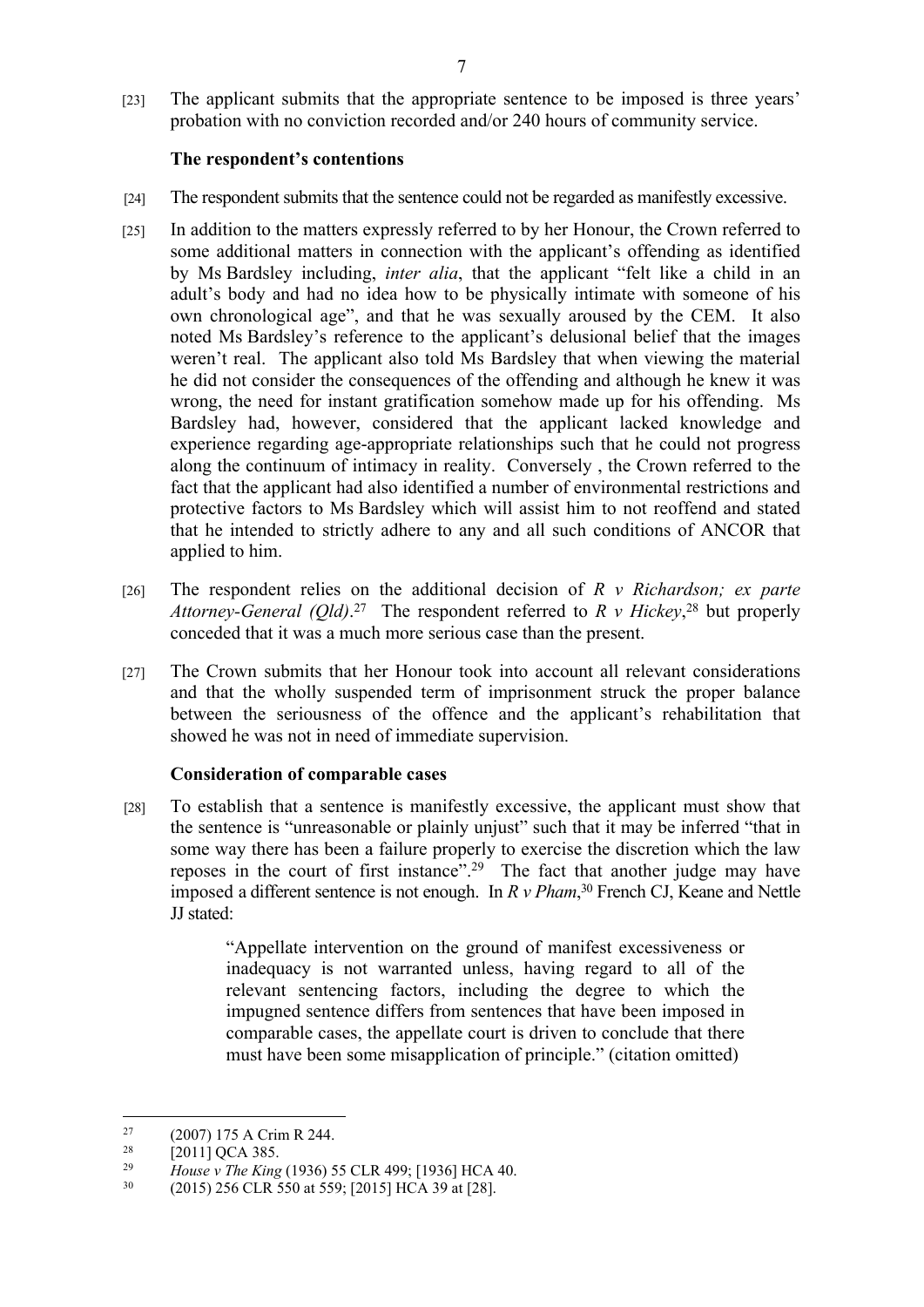- [29] In  $R \, v \, Lovi$ <sup>31</sup>, the offender pleaded guilty to 15 counts of using a carriage service to access child pornography and one count of possessing CEM under s 228D of the *Criminal Code* 1899 (Qld). On the count of possessing CEM (Count 16), the applicant was sentenced to eight months' imprisonment to be suspended after two months with an operational period of two years. At the time the maximum penalty for possession of CEM was five years. The Court of Appeal found that the sentencing judge's discretion had miscarried in failing to recognise that the offender in *R v Lovi* was to be sentenced as a child in relation to one of the offences that were committed when he was between 16 and 17 years old.
- [30] The offender in that case downloaded 540 images, including images in category 4 in respect of females between five and seven years old, as well as an image of a female between seven and 10 years old which would be regarded as in category 5. There were a number of movies also found, depicting young females between the ages of seven and 12 engaged in various sexual acts with adults.
- [31] The offender in *R v Lovi* was 19 years old at the time of sentencing. He was 16 years old at the time that one of the counts was committed and 17 to 18 at the time of the other offences, in particular Count 16. He had no prior criminal convictions.<sup>32</sup> He had a good work history and a history of unpaid community work. Matters in mitigation were the applicant's guilty plea, the applicant's age and his prospect of rehabilitation.<sup>33</sup> At the time of his arrest he was applying to join the Armed Forces.
- [32] In exercising the sentencing discretion, Muir JA, with whom the Chief Justice and Atkinson J agreed, determined that, having regard to fact that the applicant was 16 and 17 throughout most of the offending period and to his prospects of rehabilitation, a probation order should be imposed in respect of Count 16.<sup>34</sup> The Court particularly referred to the fact that imprisonment for short periods of young offenders who have not been previously imprisoned is generally recognised as being potentially harmful to their rehabilitation.<sup>35</sup> However, even though the Court accepted his employment prospects would be adversely affected, the Court rejected the submission that no conviction should be recorded, given the seriousness of the offences committed by him, the protracted duration of the offending conduct and the circumstance that its cessation was not voluntary.<sup>36</sup> The Court considered that the conduct could not be seen as an act or even a few acts of youthful folly. It was not a case where the offender could simply be released on probation.
- [33] The offender in *R v Lovi* was very young and less images of CEM were involved than in the present case. The sentencing judge had also imposed a sentence involving a period of actual custody and the offender had already served one month in custody when the appeal was determined. At the time of sentencing, the maximum penalty was considerably less.
- [34] In *R v Daw*,<sup>37</sup> the sentencing judge had imposed a sentence of nine months' imprisonment to be served by way of an intensive correction order. The maximum

 $^{31}$  [2012] QCA 24.<br> $^{32}$  Save be had been

<sup>32</sup> Save he had been ordered to perform 80 hours of community service in relation to a driving offence.<br> $\frac{33}{2}$  [2012] OCA 24 at [12]

 $\frac{33}{34}$  [2012] QCA 24 at [12].

 $34$  At [39].

 $35$  At [38].

At  $[42]$ .

<sup>37</sup> [2006] QCA 386.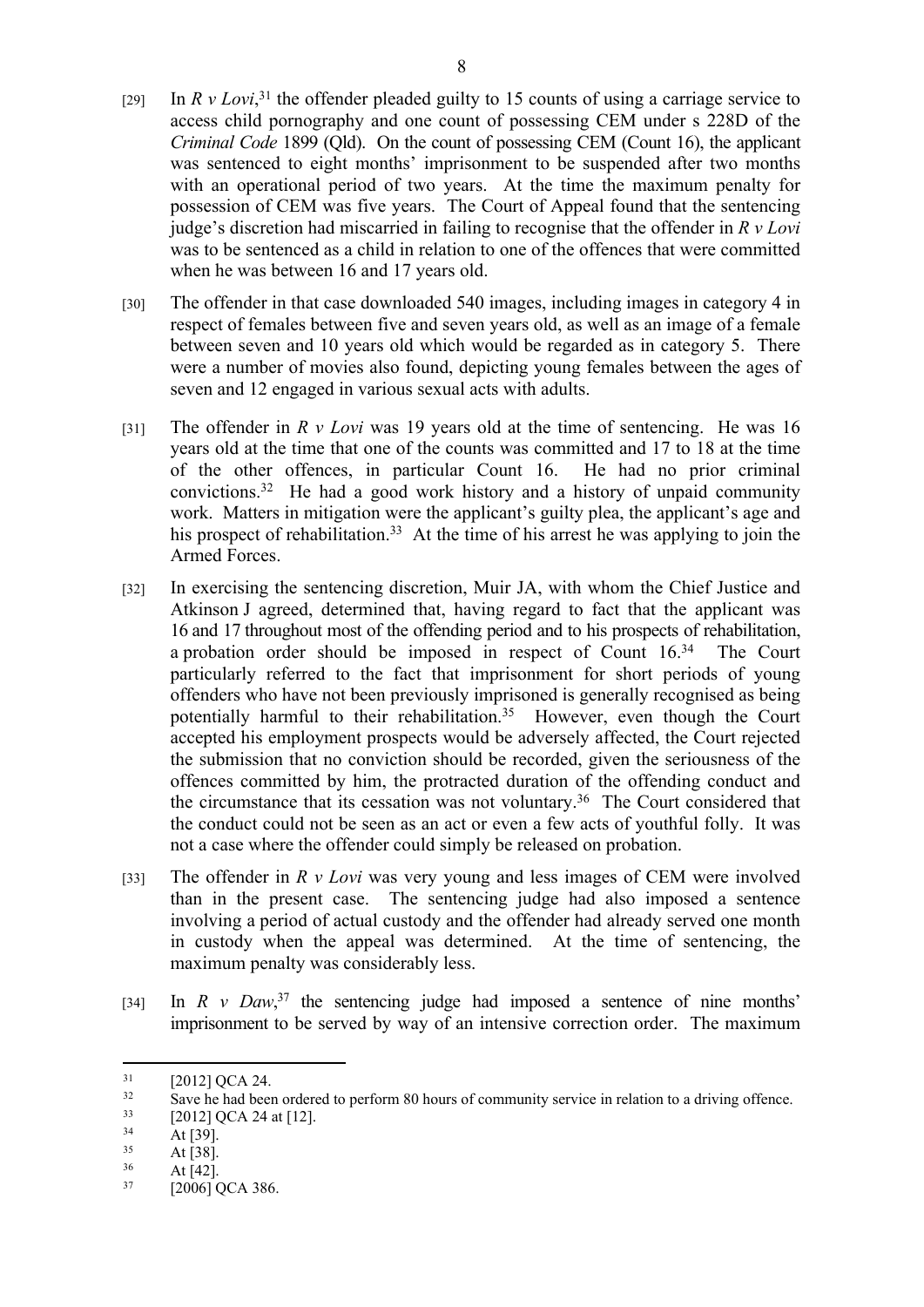penalty had increased from two years to five years' imprisonment between the time of offending and the time of sentencing.

- [35] The circumstances of that case were exceptional and the Court was satisfied by the evidence that it was a one-off incident borne out of curiosity. The applicant was 21 years of age at the time of the offending and 23 at the time of sentencing. He had downloaded 58 images and had pleaded guilty on an *ex officio* indictment to knowingly possessing CEM under s 228D of the *Criminal Code* 1899 (Qld). The images had not been dealt with by the applicant by cataloguing them or by storing them in a lasting form.
- [36] The images were mostly of young females naked or semi-naked. Two images could be described as category 4 images.
- [37] Jones  $J^{38}$  considered that the offence was at a very low level. He noted that the applicant's conduct was significantly less serious than the conduct in other cases referred to, that he had no prior criminal conviction and that he had pleaded guilty on an *ex officio* indictment. While the applicant had a troubled upbringing, he had made some achievements in his studies and employment. A psychologist found that there was no overt evidence of any deviant paedophilic tendencies. In those circumstances, Jones J considered that the making of a probation order was entitled to be given serious consideration. That accorded with the penalty sought by the prosecutor and by the applicant's counsel. Jones J found that the recording of a conviction would jeopardise the applicant's employment and his prospects of success generally, and in particular that the completion of the intensive correction order would jeopardise his employment.
- [38] His Honour determined that the sentence imposed had been manifestly excessive. He found it was unlikely that the applicant would re-offend and that general deterrence was not assisted by a heavy penalty. He considered that a lengthy probation period would enhance rehabilitation. The sentence was set aside and the Court imposed a sentence of two years' probation and directed that a conviction not be recorded.
- [39] Although the applicant is slightly younger than the offender in *R v Daw*, and both the applicant in the present case and the offender in *R v Daw* were found to have a low risk of reoffending, the offending was more serious in the present case. The number of images that were downloaded in *R v Daw* was considerably less than the present case and only one image was a category 4 image. In *R v Daw* it was also positively demonstrated that the images had been downloaded in a one-off incident and were not looked at again by the offender. Unlike the present case, there was no suggestion that the offender derived any sexual gratification in relation to the images.
- [40] In *R v Richardson; ex parte Attorney-General (Qld)*, <sup>39</sup> the offender who was convicted on a plea of guilty of three offences of possessing CEM under s 228D of the *Criminal Code* 1899 (Qld) and sentenced to 12 months' imprisonment wholly suspended for three years. The applicant was 24 years of age with no prior convictions. He had discarded the material prior to the detection of the offences. There were 167 video files in total with two files being in the worst category

<sup>38</sup> With whom Jerrard and Holmes JJA agreed.

<sup>39</sup> (2007) 175 A Crim R 244.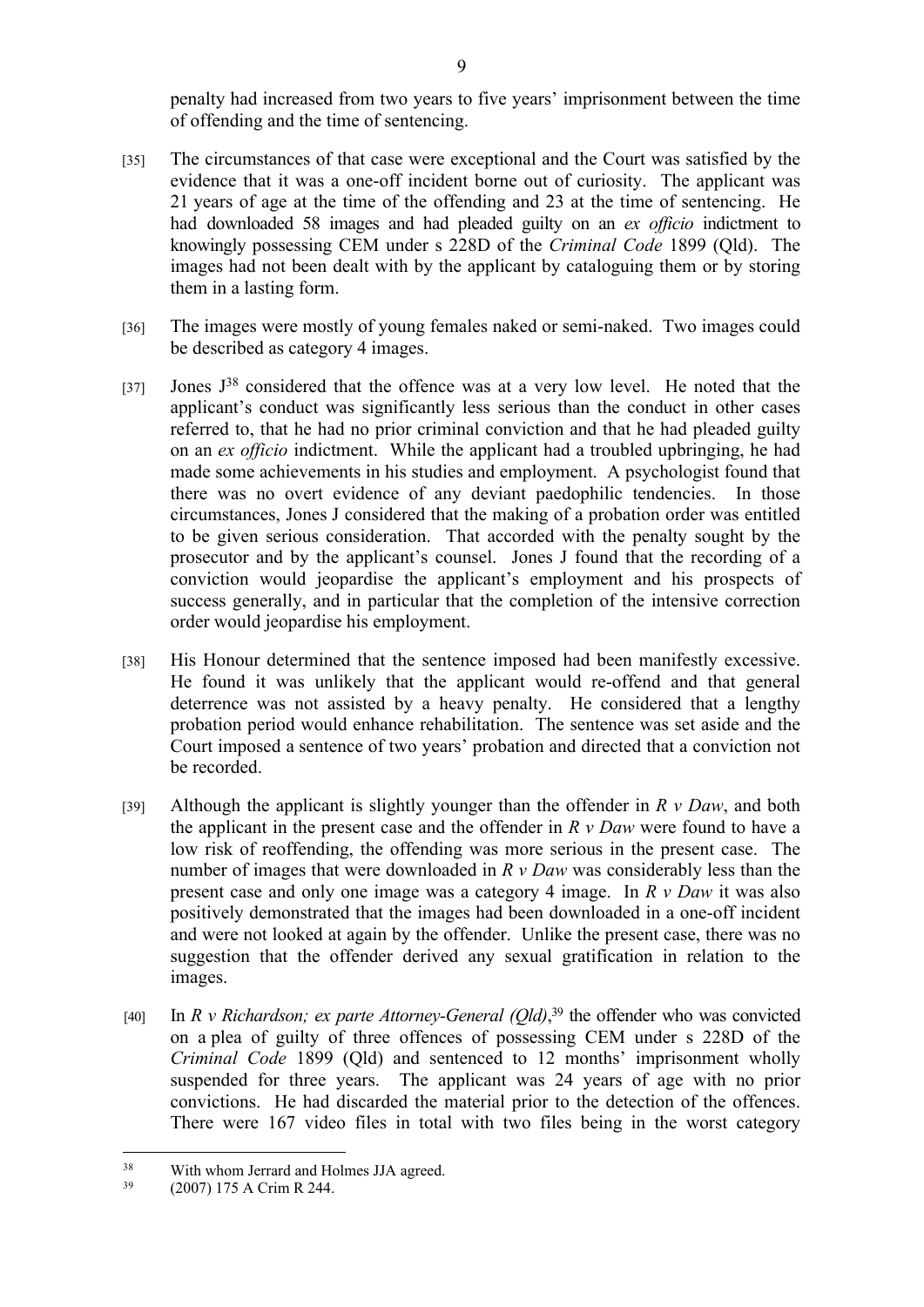displaying brutal sexual abuse. Most images consisted of pre-pubescent boys masturbating. The Court of Appeal dismissed the Attorney-General's appeal against sentence. The maximum penalty was five years' imprisonment. The Attorney-General sought a sentence of actual imprisonment. That case was decided before amendments to s 9(6A) and s 9(7) of the *PSA*.

- [41] McMurdo P found that the sentence provided sufficient personal and general deterrence given that there had been public shaming of the offender. A conviction had been recorded and by providing for a suspended sentence the offender would be at risk for three years of serving twelve months in prison. The offender had lost the opportunity for his desired areas of employment and would be required to report pursuant to the *Child Protection (Offender Reporting and Offender Prohibition Order) Act* 2004 (Qld).
- [42] Keane JA<sup>40</sup> considered the circumstances of the offender's possession might fairly be described as in the category of less serious examples of this type of offending. His Honour noted that it was a matter of considerable significance that the respondent had thrown the computer disc with 165 video files away before any detection, which showed a real commitment to rehabilitating himself. His Honour further noted that one of the obstacles to the Attorney-General's submission was that imprisonment was under s  $9(2)(a)$  a matter of last resort. The offender's own admissions had resulted in the two additional changes. In the circumstances his Honour found it was open to the learned sentencing judge to consider that actual imprisonment or intensive correction orders were not necessitated by the circumstances of the case. Philippides JA agreed with the reasons of the President and Keane JA and noted that the Attorney-General's submissions failed to have proper regard to the mitigating circumstances.
- [43] The case of *R v Richardson; ex parte Attorney-General (Qld)* has a number of similarities to the present case insofar as the offender had no prior convictions and had taken steps towards his rehabilitation. The maximum penalty at the time was however less than in the present case, and s 9(2)(a) of the *PSA* was at that time unaffected by the amendments of s 9(6A) and s 9(7) of the *PSA* which apply to the State Offence in the present case. While there were two images that were in a worse category, the overall number of images possessed were considerably less than in the present case. The offender had also stopped offending prior to detection and made admissions leading to the charging of two offences. His mitigating circumstances in that regard were slightly stronger than the applicant's in the present case and the offending in the present case is no less serious.
- [44] In the case of  $R \, v \, MBM$ ,<sup>41</sup>, the applicant pleaded guilty to one count of possessing CEM and one count of making CEM which involved the applicant's niece undressed and entering a shower and touching herself, which was filmed by his brother. The applicant's older brother was charged on the same indictment, although not jointly, with two counts of making CEM. The applicant was sentenced on each charge to two years' imprisonment to be suspended after eight months with an operational period of two and a half years. He appealed on the ground that the sentences were manifestly excessive.

<sup>40</sup> As his Honour then was.<br>41  $(2011)$  210 A Crim R 31

<sup>(2011) 210</sup> A Crim R 317.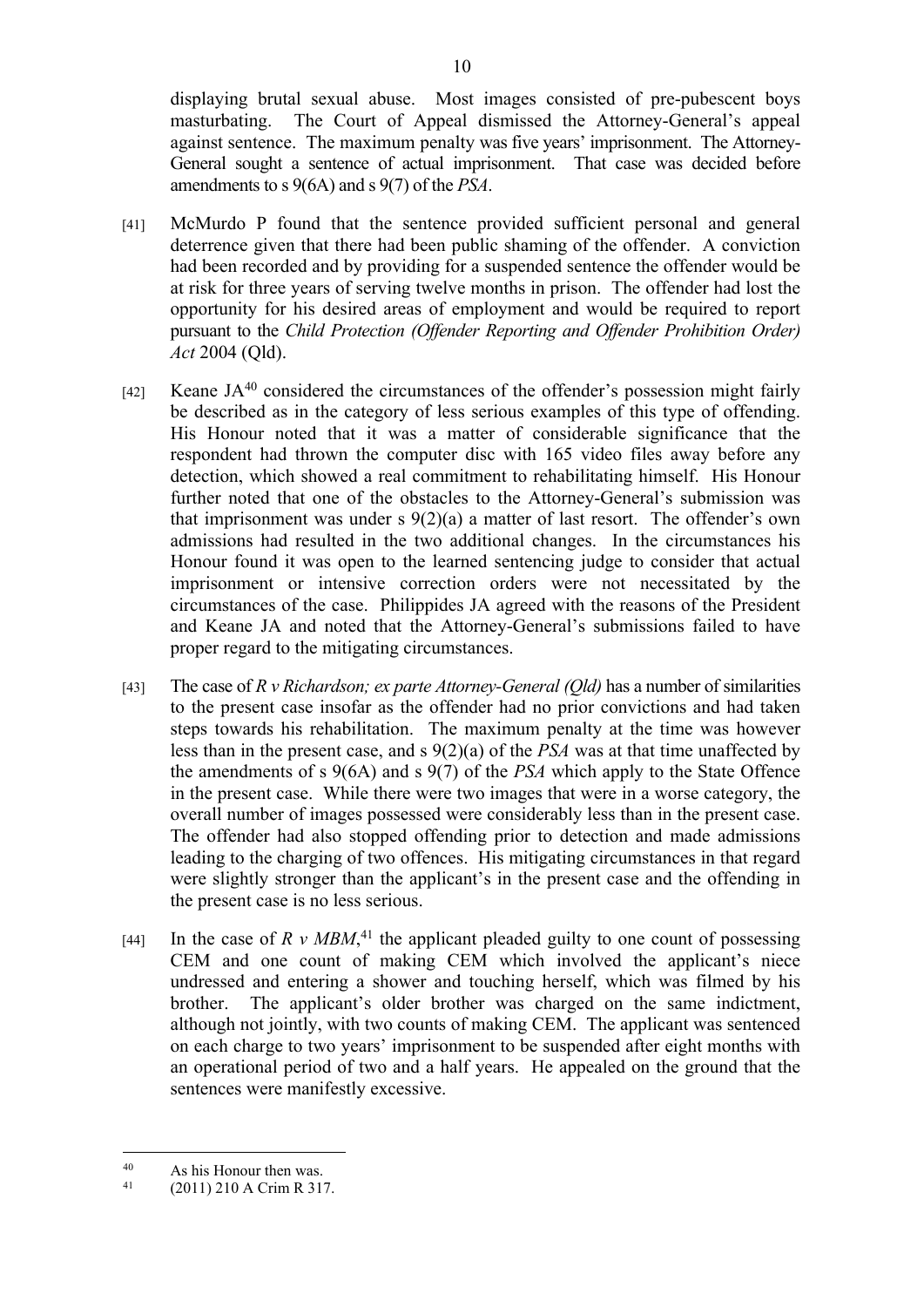- [45] The applicant was 37 years of age, had no previous convictions and entered early pleas of guilty. He had the support of his family and had undertaken intensive counselling after the offences were discovered. There were 159 images located aside from those of the applicant's niece. There were 17 individual category 4 images of children aged between three and five and 139 category 6 images involving cartoon characters.
- [46] The Court of Appeal noted the strong mitigating features were the applicant's previously unblemished history, his excellent work history, his strong family support, his good prospects of rehabilitation and his pleas of guilty. A schedule provided to the Court showed sentences that had been imposed for possession of CEM for a person without previous conviction ranged from imprisonment for six months to 18 months.<sup>42</sup> The Court found that, having regard to comparable cases, the imposition of a sentence of two years' imprisonment for the quantity and nature of images involved and for a person without previous convictions who indicated a plea of guilty promptly and who immediately sought maintained rehabilitation, was outside the range of sentences imposed for that kind of offending. White JA<sup>43</sup> determined that the appropriate penalty for the possession charge should be one of 12 months' imprisonment suspended after three months (to reflect the plea and other mitigating factors) with an operational period of two years.<sup>44</sup> The maximum penalty for possessing CEM at the time was five years.<sup>45</sup> The Court did not consider the sentence for making child exploitation material was manifestly excessive.
- [47] The offending in that case may be regarded as more serious in some respects and the offender was older, but in that case the offender did spend time in custody and the maximum penalty was considerably less than it was at the time the present offences took place.
- [48] In *R v Jones*, <sup>46</sup> Muir and White JJA agreed with Daubney J in determining that a sentence of 12 months' imprisonment for two counts of possession of CEM suspended after two months for an operational period of two years, in addition to the head sentence of 15 months' imprisonment to be released after three months, for one count of the Commonwealth offence of using a carriage service to access child pornography material, should be set aside.
- [49] The applicant had no criminal history and had pleaded guilty to the offences. He was 47 years of age. Police located 17 movie files and 44 pictures which contained CEM in categories 1 through 5. Most images were category 1 but twelve of the movies were category 4 and one was a category 5. The downloading occurred on a single day. The applicant had made a significant contribution to the community, and had references provided on his behalf indicating the high regard in which he was held notwithstanding his offending. He had a report by a forensic psychologist whose assessment was that he presented a very low risk of re-offending. At the time of downloading the material, he and his wife were in the midst of a relationship breakdown and according to a psychologist's report that circumstance clouded his judgment. He had been the subject of considerable media coverage and was removed from involvement in rugby league coaching as a result of the charges.

<sup>&</sup>lt;sup>42</sup> At [22].<br><sup>43</sup> With wh

<sup>&</sup>lt;sup>43</sup> With whom Fraser JA and Chesterman JA agreed.<br> $44 \qquad \qquad \text{At 1231}$ 

 $44$  At [23].

 $At [12]$ .

<sup>46</sup> [2011] QCA 147.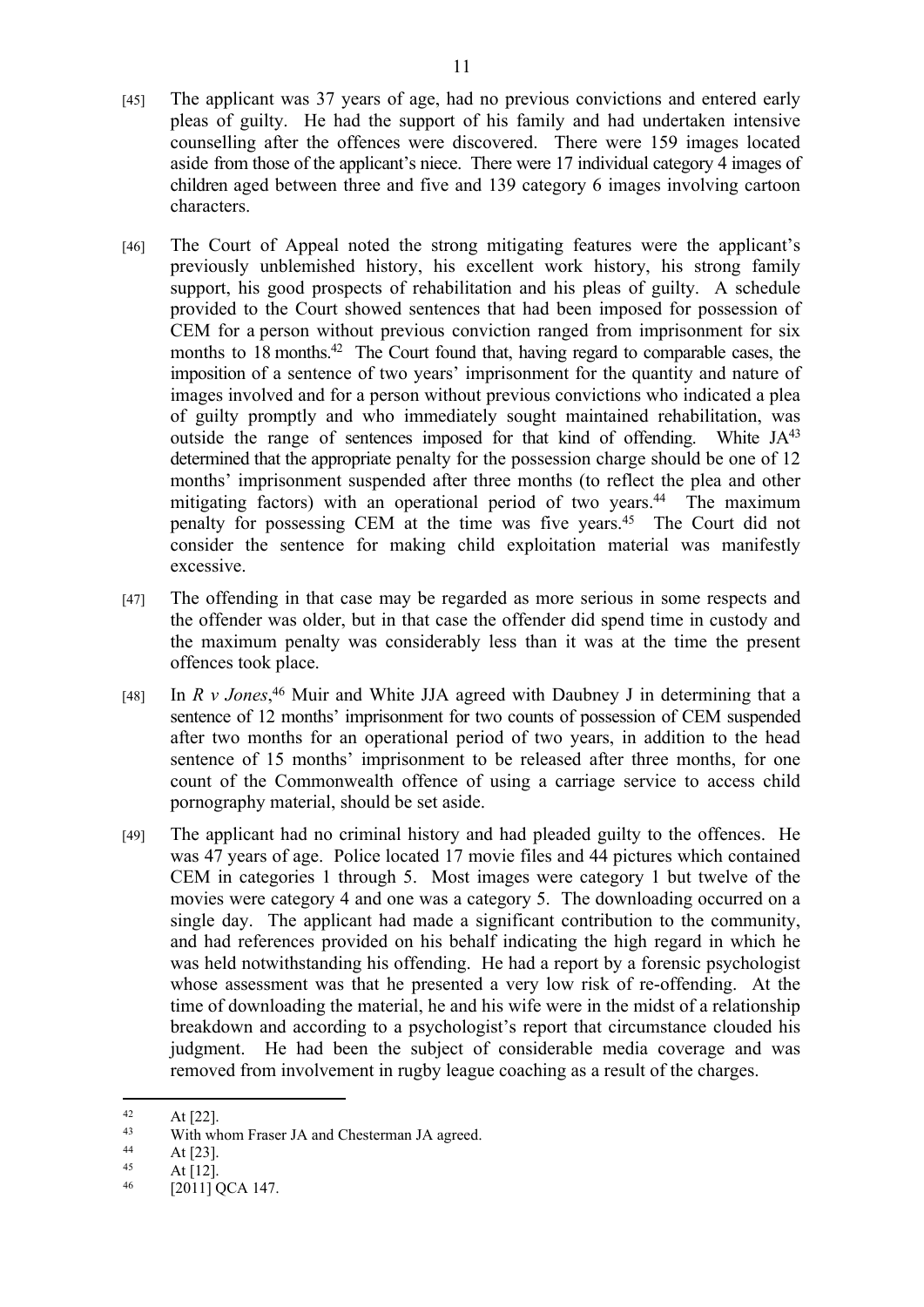- [50] The Court considered that the sentencing judge abrogated the proper exercise of the sentencing discretion in considering that custody was necessary to take a "tough stand."<sup>47</sup>
- [51] The Court of Appeal considered that the seriousness of the type of offending called for a sentence of general deterrence and considered that the head sentences of 15 months' imprisonment for the Commonwealth offence and 12 months' imprisonment for each of the State Offences was appropriate. However, the Court of Appeal considered that a singular circumstance of the offending together with the personal mitigating circumstances of the offender called for significant moderation of the sentence. The sentence for the possession of CEM of 12 months' imprisonment suspended after two months with a two year operational period was set aside to the extent that the applicant was released forthwith. The sentence for the Commonwealth offence was modified to provide for immediate release on recognizance. That sentence was prior to the increase in the maximum penalty in 2013.
- [52] While the cases of *MBM* and *Jones* involved people who were significantly older, they involved less images than the present case and were imposed at a time when the maximum penalty was less.

# **Conclusion**

- [53] The analysis of the comparable cases does not support a finding that the sentence is manifestly excessive.
- [54] There is no doubt that cases such as this present a difficult decision for a sentencing judge to make when weighing up all the relevant considerations to determine an appropriate sentence.
- [55] The applicant is a young man with no criminal history and he and his family have taken active steps to address his offending and ensure that it does not take place in the future. In doing so it was discovered that he appears to suffer from Asperger's syndrome or some other cognition issues, which at least partly explain some of the factors which led to his offending.
- [56] His undertaking of the sex offending program with Ms Bardsley appears to have met with success in developing strategies to address his cognitive distortions, maladaptive behaviours and emotional responses and to provide him with a greater understanding of his cycle of offending. As a result, Ms Bardsley concluded that he was at low risk of reoffending and that he now has no criminogenic needs that currently require addressing.
- [57] Her Honour did take into account the applicant's age and his engagement in the sex offender's program with Ms Bardsley, which she stated was greatly to the applicant's credit, and Ms Bardsley's view that he was at low risk of re-offending.
- [58] It is apparent from her Honour's reasons that she considered the medical evidence, the applicant's age and lack of criminal history and that he was at low risk of reoffending in the future in determining that general deterrence did not require a period in custody and that the applicant's rehabilitation was best served by him remaining in the community and continuing to access his relevant assistance. While it may have been open for her Honour to impose probation as opposed to a suspended sentence,

 $47$  At [26].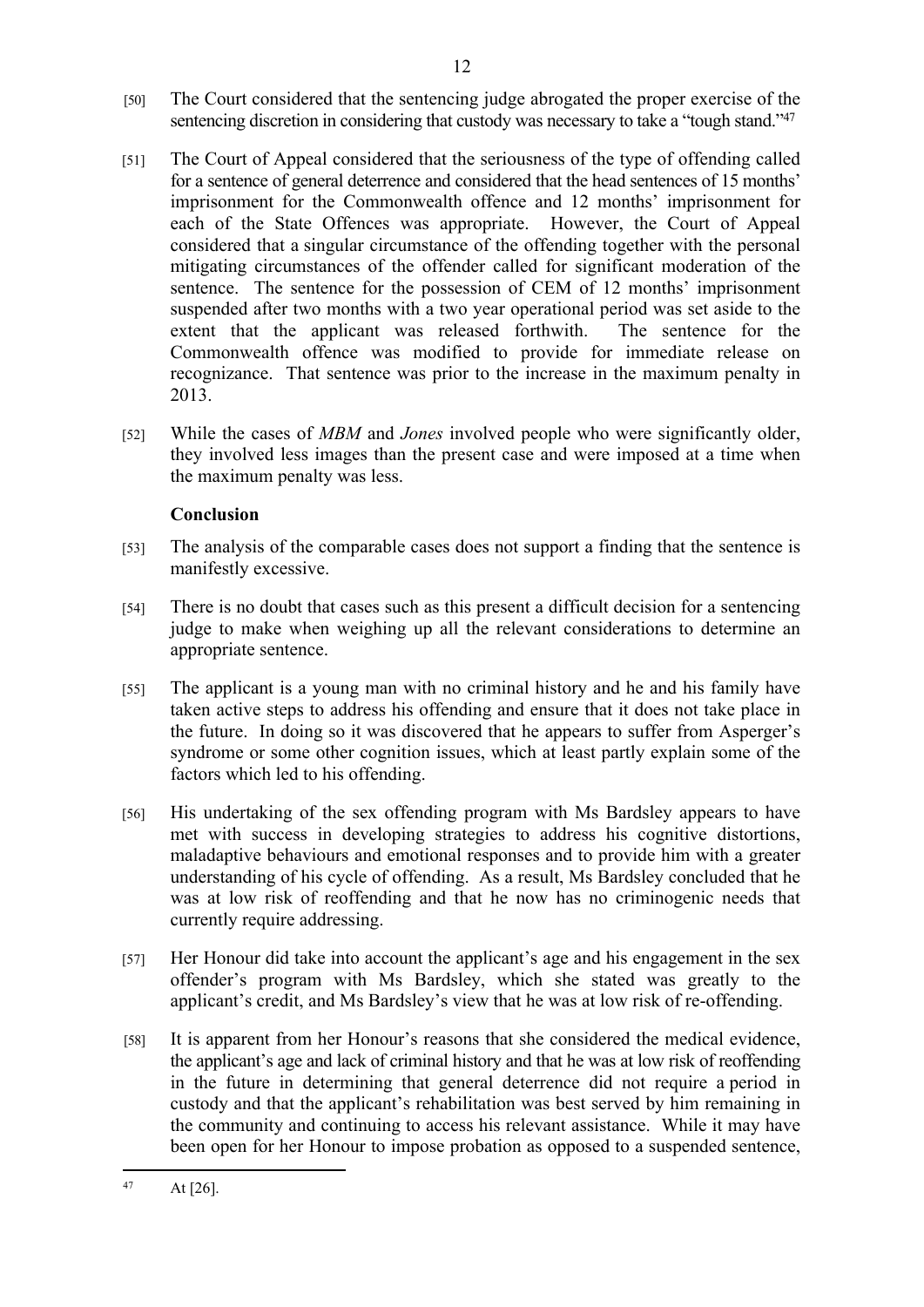it has not been shown to be an error to impose the sentence that was imposed. Her Honour had imposed probation in relation to the Commonwealth offence.

- [59] As was stated by her Honour however, the offence of possessing CEM is not a victimless crime. The supporting of an industry with respect to CEM material which takes advantage of vulnerable children has been regarded more seriously by the community and by the Parliament in recent years and as a result the maximum penalty has been increased significantly.
- [60] The suggestion that the sentencing judge gave undue weight to the increased maximum penalty must be rejected. A Court must take into account the maximum penalty for an offence in determining an appropriate sentence. This has been said to be for three reasons: the maximum penalty is what the legislature has legislated; secondly, a maximum penalty invites a comparison between the worst possible case and the case before the Court at the time; and thirdly, because it provides, taken in balance with all of the other relevant factors, a yardstick.<sup>48</sup> That said, the fact that there is an increase in the maximum penalty does not necessarily mean that all such offences committed after the amendment should attract a higher penalty than they previously would have, but it is to be expected that such an increase will produce a general increase in the severity of sentences, rendering earlier cases of little utility as comparable sentencing decisions.<sup>49</sup> Her Honour's approach was consistent with this and rather than just increasing the penalty automatically due to the change in the maximum penalty, her Honour made reference to it in determining the head sentence and whether a period of imprisonment should be imposed, albeit she particularly relied upon cases decided when the maximum penalty was lower.
- [61] The applicant also submitted that the present case was an appropriate case for no conviction to be recorded.
- [62] As was correctly accepted by the counsel for the applicant, the decision whether or not to impose a conviction in the applicant's circumstances, was a decision that could go either way and still be a correct exercise of discretion. While the applicant was a young, first time offender who had undergone considerable rehabilitation, the nature of the offending was serious and not a case of a few acts of youthful folly. The applicant had initially sought to evade detection of his activities by the police in hiding under the desk and refusing to say where his mobile phone was located and it took some time for him to acknowledge the nature of his offending to medical practitioners.
- [63] There was a large amount of material including some of the material being in the more serious CEM categories of 4 and 5. Further, not only had the maximum penalty been increased to 14 years for the offence at the time that her Honour was sentencing but the *Penalties and Sentences Act* 1992 (Qld) had also been amended to insert s 9(6A) providing that the principle in subsection 2(a) does not apply to sentences for, *inter alia*, an offence against s 228D of the *Criminal Code* 1899 (Qld). Subsection 7 was also inserted in s 9, which provides for the matters to which the Court must primarily have regard, including the need to deter similar behaviour by other offenders to protect children.

<sup>48</sup> *Markarian v The Queen* (2005) 228 CLR 357 at [31], referred to by Fraser JA in *R v Murray* [2014] QCA 250 at [16].

<sup>49</sup> *R v Murray* at [16], referring in particular to *R v CBI* [2013] QCA 186 at [19].